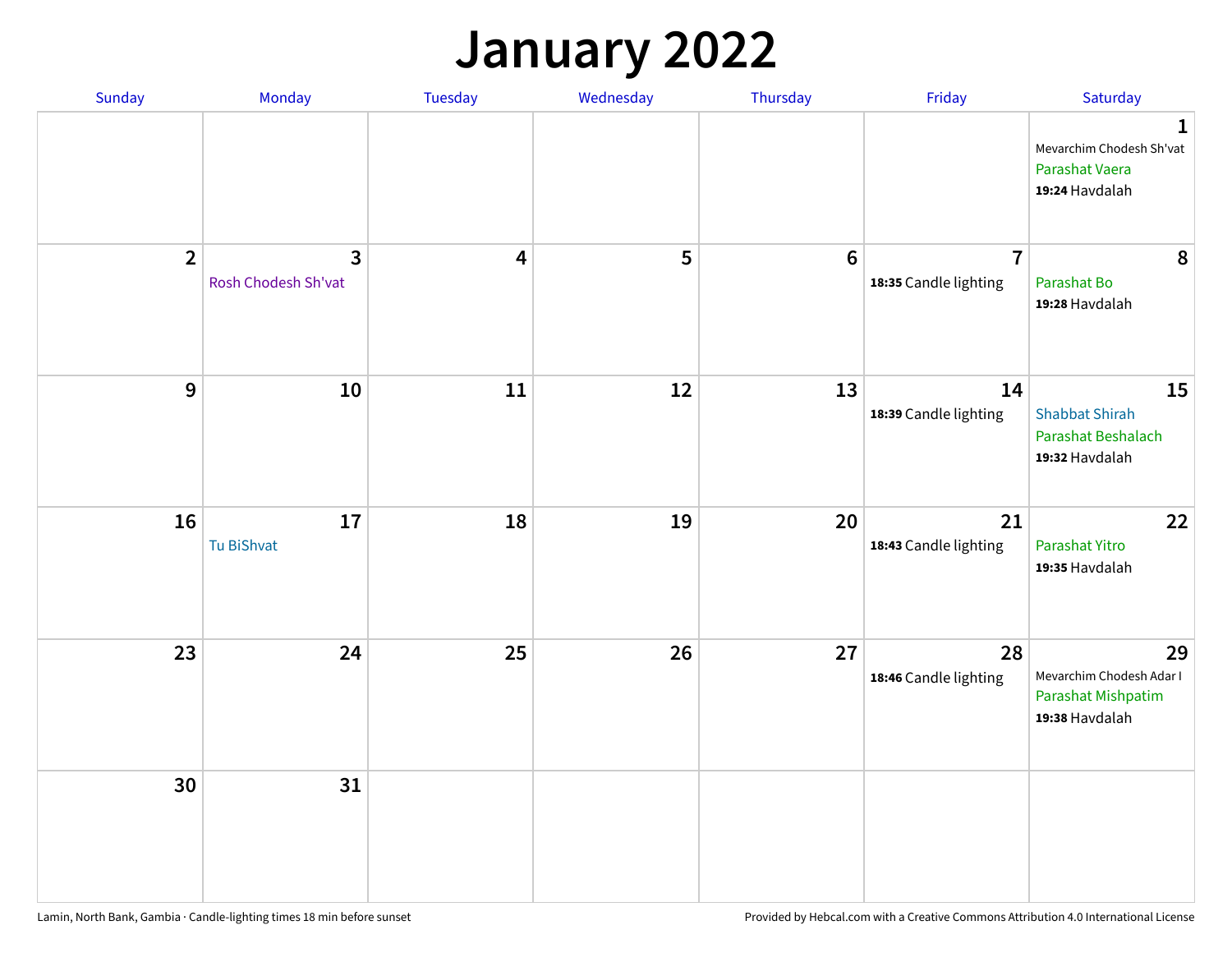# **February 2022**

| Sunday | Monday                  | <b>Tuesday</b>                      | Wednesday                             | Thursday | Friday                                           | Saturday                                                                                          |
|--------|-------------------------|-------------------------------------|---------------------------------------|----------|--------------------------------------------------|---------------------------------------------------------------------------------------------------|
|        |                         | $\mathbf{1}$<br>Rosh Chodesh Adar I | $\overline{2}$<br>Rosh Chodesh Adar I | 3        | $\overline{\mathbf{4}}$<br>18:49 Candle lighting | 5<br>Parashat Terumah<br>19:41 Havdalah                                                           |
| $6\,$  | $\overline{\mathbf{7}}$ | 8                                   | 9                                     | 10       | 11<br>18:52 Candle lighting                      | 12<br>Parashat Tetzaveh<br>19:43 Havdalah                                                         |
| 13     | 14                      | 15<br><b>Purim Katan</b>            | 16                                    | 17       | 18<br>18:54 Candle lighting                      | 19<br>Parashat Ki Tisa<br>19:44 Havdalah                                                          |
| 20     | 21                      | 22                                  | 23                                    | 24       | 25<br>18:55 Candle lighting                      | 26<br><b>Shabbat Shekalim</b><br>Mevarchim Chodesh Adar II<br>Parashat Vayakhel<br>19:46 Havdalah |
| 27     | 28                      |                                     |                                       |          |                                                  |                                                                                                   |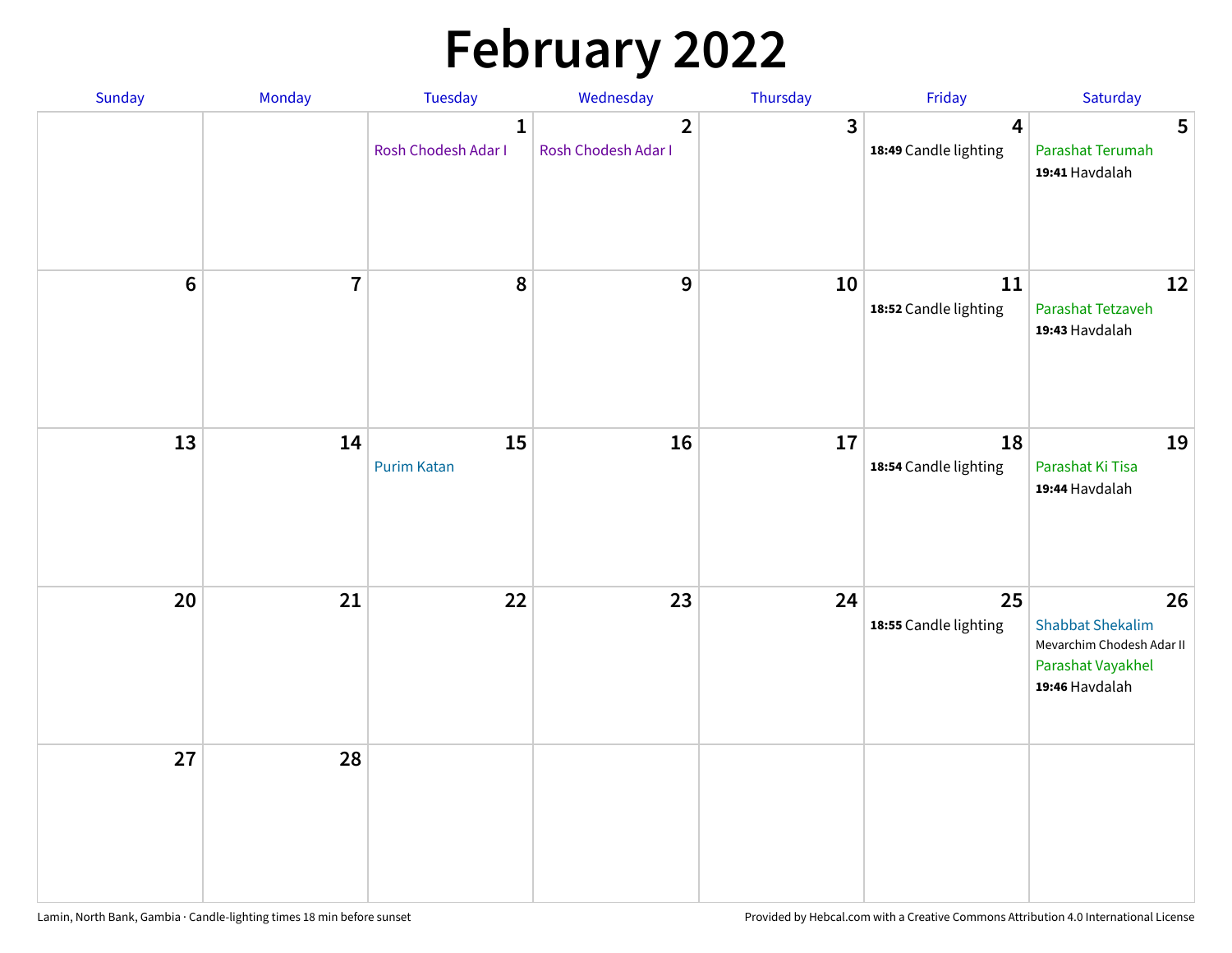## **March 2022**

| Sunday         | Monday         | <b>Tuesday</b> | Wednesday                                                                                | Thursday                  | Friday                                                                   | Saturday                                                                                   |
|----------------|----------------|----------------|------------------------------------------------------------------------------------------|---------------------------|--------------------------------------------------------------------------|--------------------------------------------------------------------------------------------|
|                |                | $\mathbf{1}$   | $\overline{2}$                                                                           | 3<br>Rosh Chodesh Adar II | $\overline{\mathbf{4}}$<br>Rosh Chodesh Adar II<br>18:56 Candle lighting | 5<br>Parashat Pekudei<br>19:47 Havdalah                                                    |
| $6\phantom{1}$ | $\overline{7}$ | 8              | $\mathbf 9$                                                                              | 10                        | 11<br>18:57 Candle lighting                                              | 12<br><b>Shabbat Zachor</b><br>Parashat Vayikra<br>19:47 Havdalah                          |
| 13             | 14             | 15             | 16<br>06:10 Fast begins<br><b>Ta'anit Esther</b><br>19:42 Fast ends<br><b>Erev Purim</b> | 17<br>Purim               | 18<br><b>Shushan Purim</b><br>18:58 Candle lighting                      | 19<br>Parashat Tzav<br>19:48 Havdalah                                                      |
| 20             | 21             | 22             | 23                                                                                       | 24                        | 25<br>18:58 Candle lighting                                              | 26<br><b>Shabbat Parah</b><br>Mevarchim Chodesh Nisan<br>Parashat Shmini<br>19:49 Havdalah |
| 27             | 28             | 29             | 30                                                                                       | 31                        |                                                                          |                                                                                            |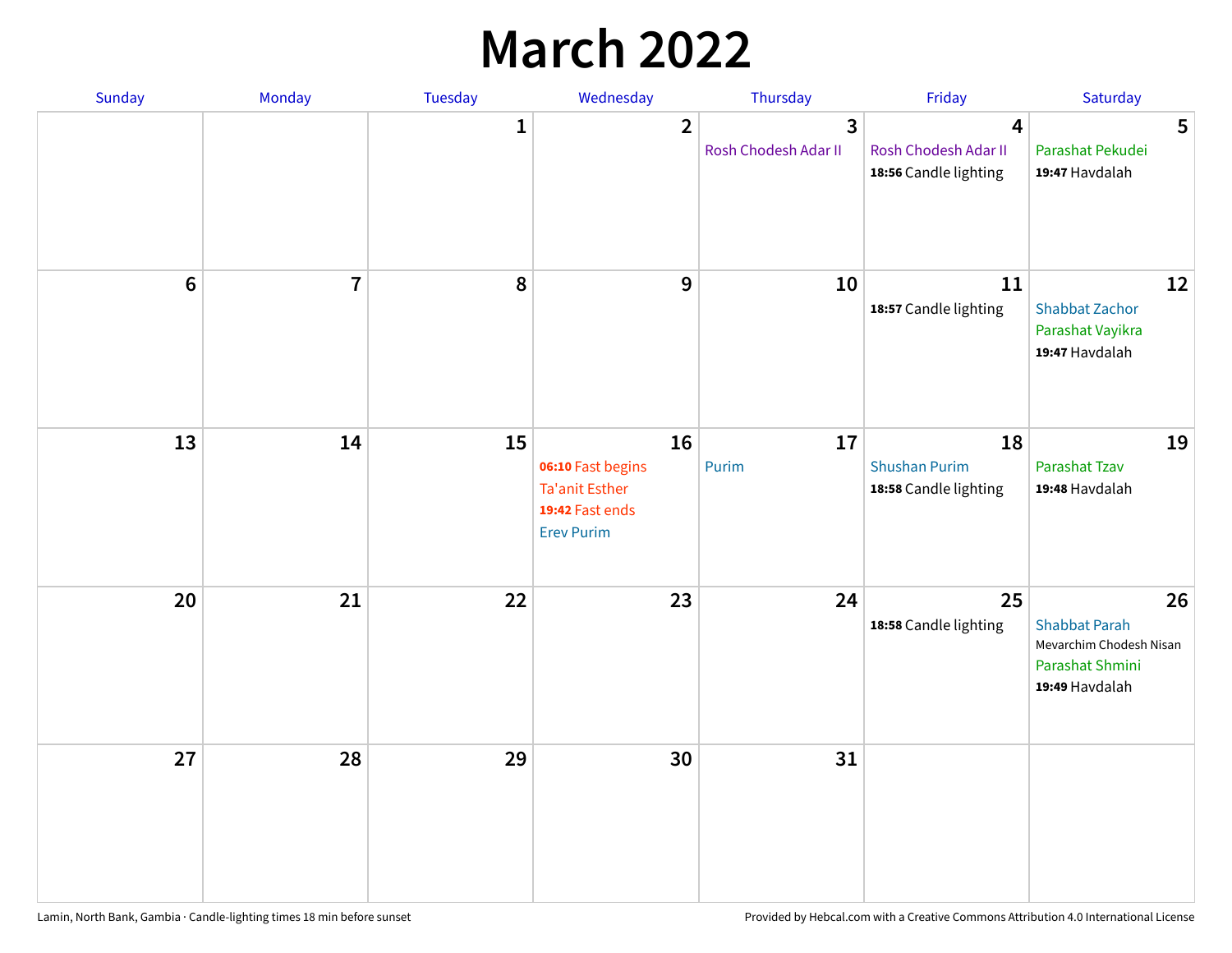## **April 2022**

| Sunday                                   | Monday                  | <b>Tuesday</b>         | Wednesday             | Thursday                                        | Friday                                                                                            | Saturday                                                                                                            |
|------------------------------------------|-------------------------|------------------------|-----------------------|-------------------------------------------------|---------------------------------------------------------------------------------------------------|---------------------------------------------------------------------------------------------------------------------|
|                                          |                         |                        |                       |                                                 | $\mathbf{1}$<br>18:59 Candle lighting                                                             | $\overline{2}$<br><b>Shabbat HaChodesh</b><br><b>Rosh Chodesh Nisan</b><br><b>Parashat Tazria</b><br>19:49 Havdalah |
| 3                                        | $\overline{\mathbf{4}}$ | 5                      | $6\phantom{1}6$       | $\overline{7}$                                  | 8<br>19:00 Candle lighting                                                                        | 9<br><b>Shabbat HaGadol</b><br>Parashat Metzora<br>19:50 Havdalah                                                   |
| 10                                       | 11<br>Yom HaAliyah      | 12                     | 13                    | 14                                              | 15<br>05:49 Fast begins<br><b>Ta'anit Bechorot</b><br><b>Erev Pesach</b><br>19:00 Candle lighting | 16<br>Pesach I<br>19:51 Candle lighting                                                                             |
| 17<br><b>Pesach II</b><br>19:51 Havdalah | 18<br>Pesach III (CH"M) | 19<br>Pesach IV (CH"M) | 20<br>Pesach V (CH"M) | 21<br>Pesach VI (CH"M)<br>19:01 Candle lighting | 22<br><b>Pesach VII</b><br>19:01 Candle lighting                                                  | 23<br><b>Pesach VIII</b><br>19:52 Havdalah                                                                          |
| 24                                       | 25                      | 26                     | 27                    | 28<br>Yom HaShoah                               | 29<br>19:02 Candle lighting                                                                       | 30<br>Mevarchim Chodesh Iyyar<br>Parashat Achrei Mot<br>19:54 Havdalah                                              |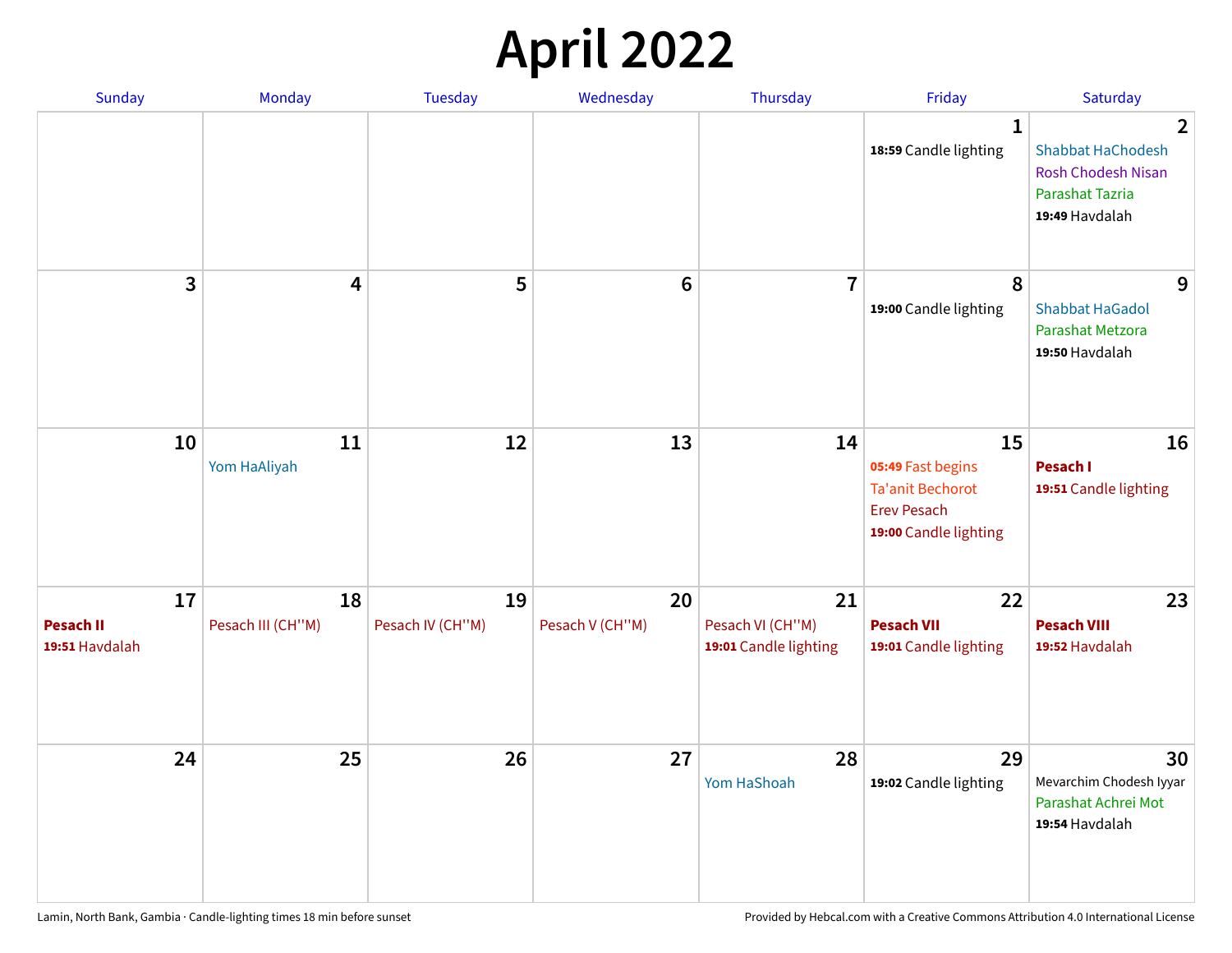## **May 2022**

| <b>Sunday</b>                      | Monday                               | Tuesday                         | Wednesday          | Thursday            | Friday                                   | Saturday                                                               |
|------------------------------------|--------------------------------------|---------------------------------|--------------------|---------------------|------------------------------------------|------------------------------------------------------------------------|
| $\mathbf{1}$<br>Rosh Chodesh Iyyar | $\overline{2}$<br>Rosh Chodesh Iyyar | 3                               | 4<br>Yom HaZikaron | 5<br>Yom HaAtzma'ut | $6\phantom{1}6$<br>19:04 Candle lighting | $\overline{7}$<br>Parashat Kedoshim<br>19:56 Havdalah                  |
| $\pmb{8}$                          | $\mathbf{9}$                         | 10                              | 11                 | 12                  | 13<br>19:05 Candle lighting              | 14<br><b>Parashat Emor</b><br>19:58 Havdalah                           |
| 15<br>Pesach Sheni                 | 16                                   | 17                              | 18                 | 19<br>Lag BaOmer    | 20<br>19:07 Candle lighting              | 21<br>Parashat Behar<br>20:00 Havdalah                                 |
| 22                                 | 23                                   | 24                              | 25                 | 26                  | 27<br>19:09 Candle lighting              | 28<br>Mevarchim Chodesh Sivan<br>Parashat Bechukotai<br>20:03 Havdalah |
| 29<br>Yom Yerushalayim             | 30                                   | 31<br><b>Rosh Chodesh Sivan</b> |                    |                     |                                          |                                                                        |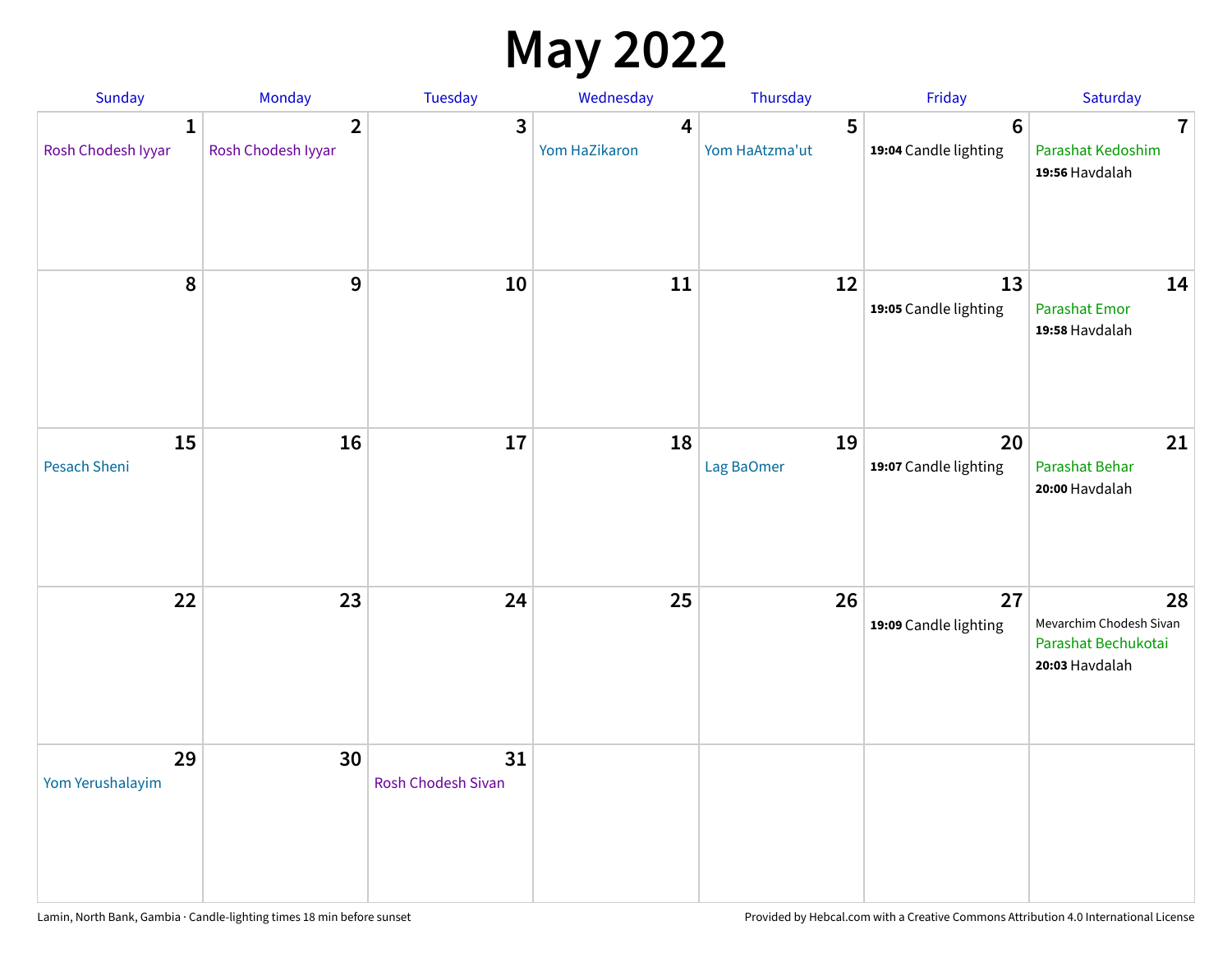#### **June 2022**

| Sunday                                         | Monday                                                | Tuesday        | Wednesday                       | Thursday                        | Friday                      | Saturday                                                               |
|------------------------------------------------|-------------------------------------------------------|----------------|---------------------------------|---------------------------------|-----------------------------|------------------------------------------------------------------------|
|                                                |                                                       |                | 1                               | $\overline{2}$                  | 3<br>19:12 Candle lighting  | 4<br><b>Erev Shavuot</b><br>Parashat Bamidbar<br>20:05 Candle lighting |
| 5<br><b>Shavuot I</b><br>20:05 Candle lighting | $6\phantom{1}$<br><b>Shavuot II</b><br>20:06 Havdalah | $\overline{7}$ | 8                               | 9                               | 10<br>19:14 Candle lighting | 11<br><b>Parashat Nasso</b><br>20:07 Havdalah                          |
| 12                                             | 13                                                    | 14             | 15                              | 16                              | 17<br>19:16 Candle lighting | 18<br>Parashat Beha'alotcha<br>20:09 Havdalah                          |
| 19                                             | 20                                                    | 21             | 22                              | 23                              | 24<br>19:17 Candle lighting | 25<br>Mevarchim Chodesh Tamuz<br>Parashat Sh'lach<br>20:11 Havdalah    |
| 26                                             | 27                                                    | 28             | 29<br><b>Rosh Chodesh Tamuz</b> | 30<br><b>Rosh Chodesh Tamuz</b> |                             |                                                                        |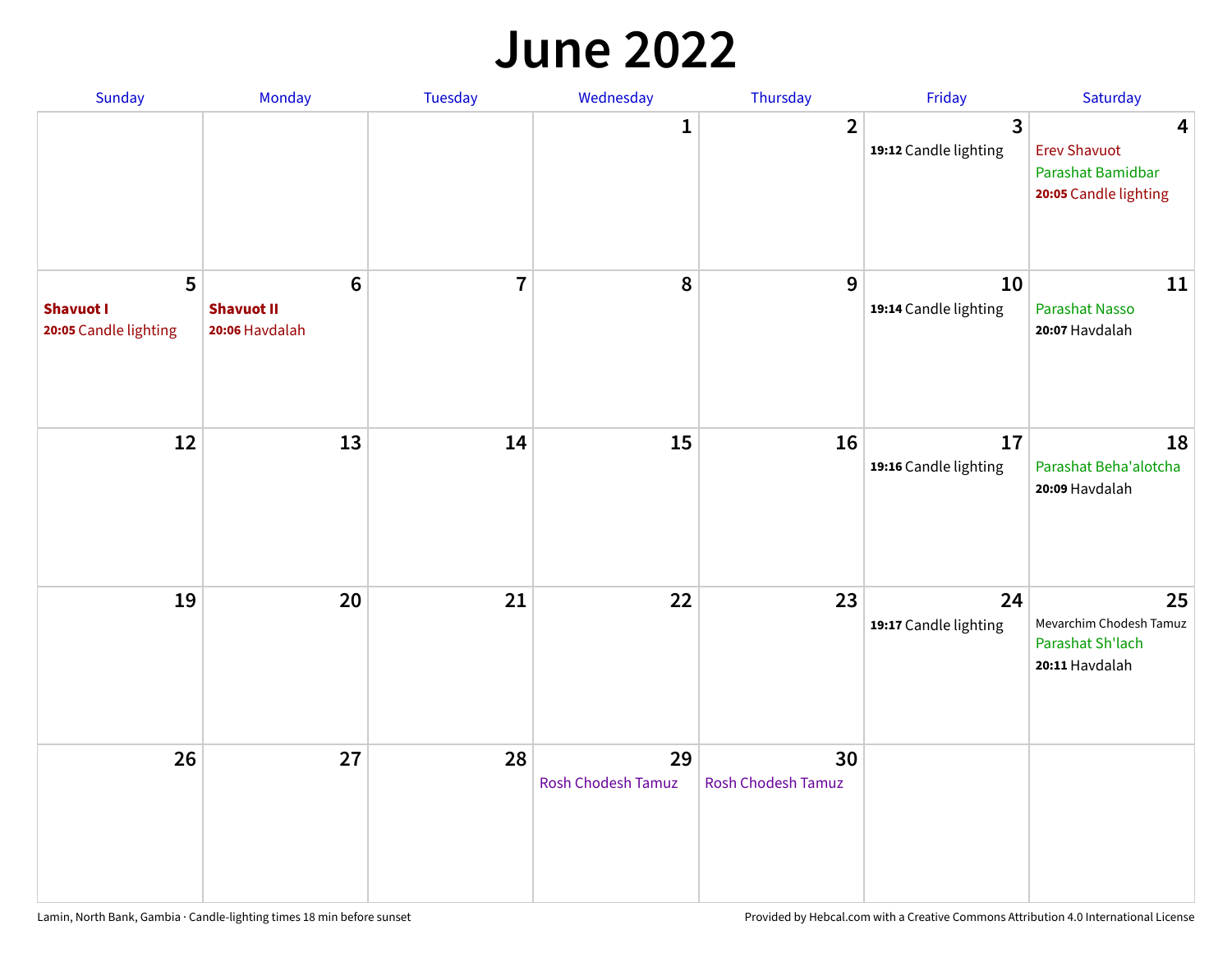## **July 2022**

| Sunday                                                           | Monday | Tuesday | Wednesday      | Thursday       | Friday                                         | Saturday                                                                |
|------------------------------------------------------------------|--------|---------|----------------|----------------|------------------------------------------------|-------------------------------------------------------------------------|
|                                                                  |        |         |                |                | $\mathbf{1}$<br>19:18 Candle lighting          | $\overline{2}$<br>Parashat Korach<br>20:12 Havdalah                     |
| $\overline{3}$                                                   | 4      | 5       | $6\phantom{1}$ | $\overline{7}$ | $\boldsymbol{8}$<br>19:19 Candle lighting      | 9<br><b>Parashat Chukat</b><br>20:12 Havdalah                           |
| 10                                                               | 11     | 12      | 13             | 14             | 15<br>19:18 Candle lighting                    | 16<br>Parashat Balak<br>20:11 Havdalah                                  |
| 17<br>05:38 Fast begins<br><b>Tzom Tammuz</b><br>20:05 Fast ends | 18     | 19      | 20             | 21             | 22<br>19:17 Candle lighting                    | 23<br>Mevarchim Chodesh Av<br><b>Parashat Pinchas</b><br>20:10 Havdalah |
| 24                                                               | 25     | 26      | 27             | 28             | 29<br>Rosh Chodesh Av<br>19:16 Candle lighting | 30<br>Parashat Matot-Masei<br>20:07 Havdalah                            |
| 31                                                               |        |         |                |                |                                                |                                                                         |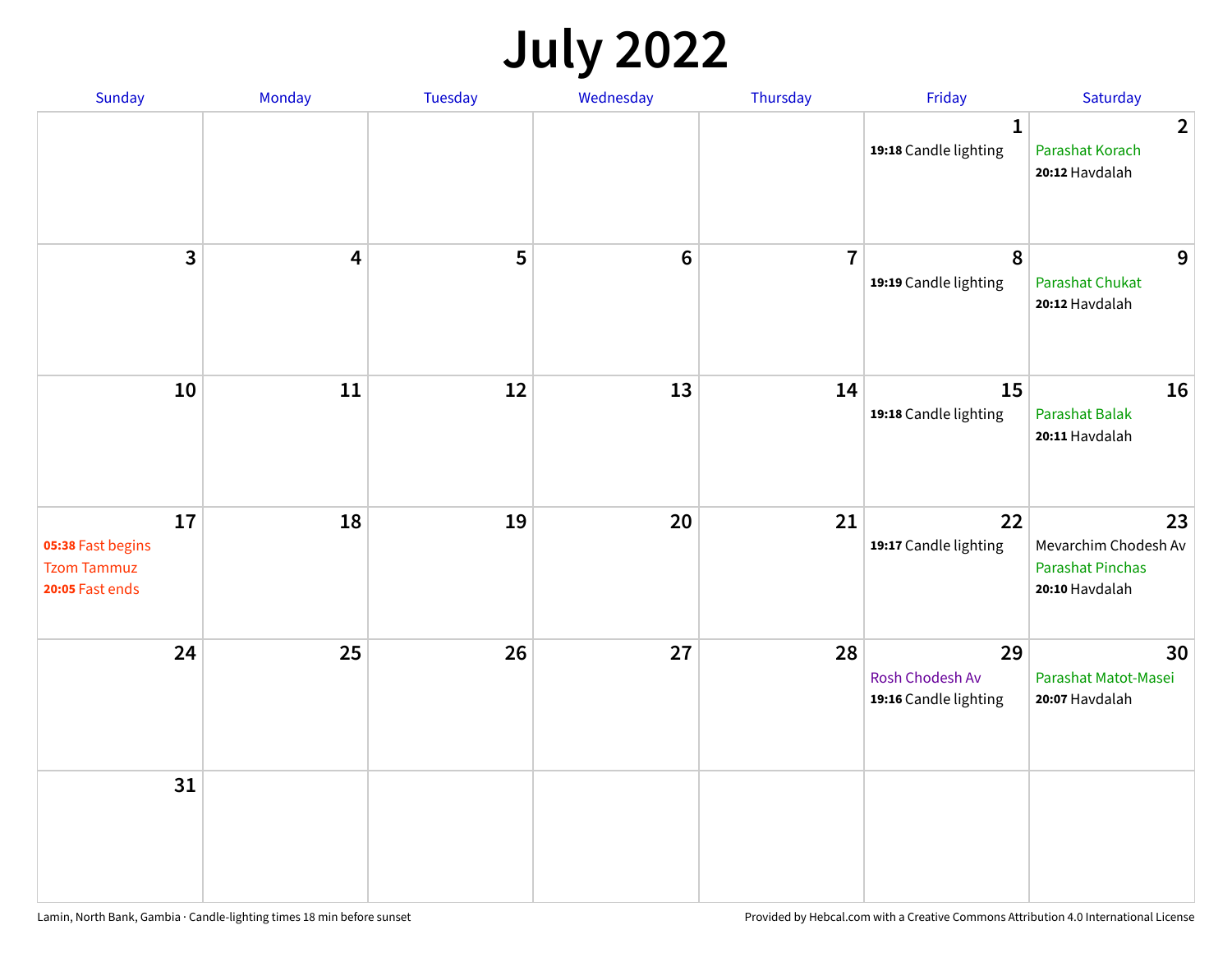## **August 2022**

| Sunday                                                      | Monday       | Tuesday                 | Wednesday | Thursday | Friday                                 | Saturday                                                                                                                       |
|-------------------------------------------------------------|--------------|-------------------------|-----------|----------|----------------------------------------|--------------------------------------------------------------------------------------------------------------------------------|
|                                                             | $\mathbf{1}$ | $\overline{\mathbf{2}}$ | 3         | 4        | 5<br>19:13 Candle lighting             | $6\phantom{1}6$<br><b>Shabbat Chazon</b><br>19:31 Fast begins<br>Erev Tish'a B'Av<br><b>Parashat Devarim</b><br>20:05 Havdalah |
| $\overline{7}$<br>Tish'a B'Av (observed)<br>19:58 Fast ends | 8            | 9                       | 10        | 11       | 12<br>Tu B'Av<br>19:10 Candle lighting | 13<br><b>Shabbat Nachamu</b><br>Parashat Vaetchanan<br>20:01 Havdalah                                                          |
| 14                                                          | 15           | 16                      | 17        | 18       | 19<br>19:06 Candle lighting            | 20<br>Mevarchim Chodesh Elul<br><b>Parashat Eikev</b><br>19:57 Havdalah                                                        |
| 21                                                          | 22           | 23                      | 24        | 25       | 26<br>19:02 Candle lighting            | 27<br><b>Rosh Chodesh Elul</b><br>Parashat Re'eh<br>19:52 Havdalah                                                             |
| 28<br>Rosh Hashana LaBehemot<br>Rosh Chodesh Elul           | 29           | 30                      | 31        |          |                                        |                                                                                                                                |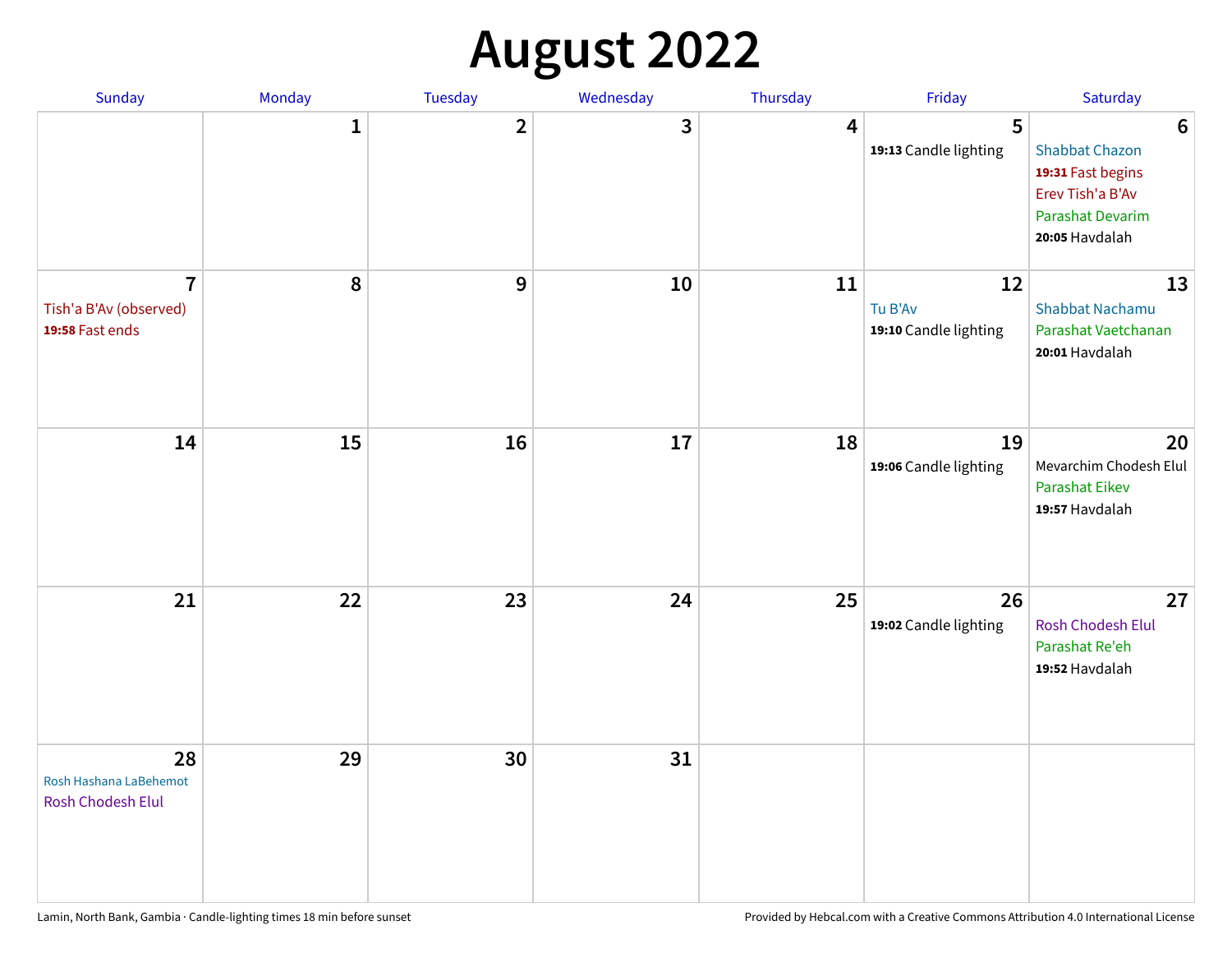## **September 2022**

| Sunday                                           | Monday                                           | Tuesday                                        | Wednesday                                                          | Thursday     | Friday                                  | Saturday                                                  |
|--------------------------------------------------|--------------------------------------------------|------------------------------------------------|--------------------------------------------------------------------|--------------|-----------------------------------------|-----------------------------------------------------------|
|                                                  |                                                  |                                                |                                                                    | $\mathbf{1}$ | $\overline{2}$<br>18:58 Candle lighting | 3<br><b>Parashat Shoftim</b><br>19:47 Havdalah            |
| $\overline{\mathbf{4}}$                          | 5                                                | $6\phantom{1}6$                                | $\overline{7}$                                                     | 8            | 9<br>18:53 Candle lighting              | 10<br>Parashat Ki Teitzei<br>19:42 Havdalah               |
| $11\,$                                           | 12                                               | 13                                             | 14                                                                 | 15           | 16<br>18:48 Candle lighting             | 17<br>Leil Selichot<br>Parashat Ki Tavo<br>19:37 Havdalah |
| 18                                               | 19                                               | 20                                             | 21                                                                 | 22           | 23<br>18:43 Candle lighting             | 24<br>Parashat Nitzavim<br>19:32 Havdalah                 |
| 25<br>Erev Rosh Hashana<br>18:41 Candle lighting | 26<br>Rosh Hashana 5783<br>19:31 Candle lighting | 27<br><b>Rosh Hashana II</b><br>19:30 Havdalah | 28<br>05:52 Fast begins<br><b>Tzom Gedaliah</b><br>19:23 Fast ends | 29           | 30<br>18:38 Candle lighting             |                                                           |

Lamin, North Bank, Gambia · Candle-lighting times 18 min before sunset **Provided by Hebcal.com with a Creative Commons Attribution 4.0 International License** Provided by Hebcal.com with a Creative Commons Attribution 4.0 I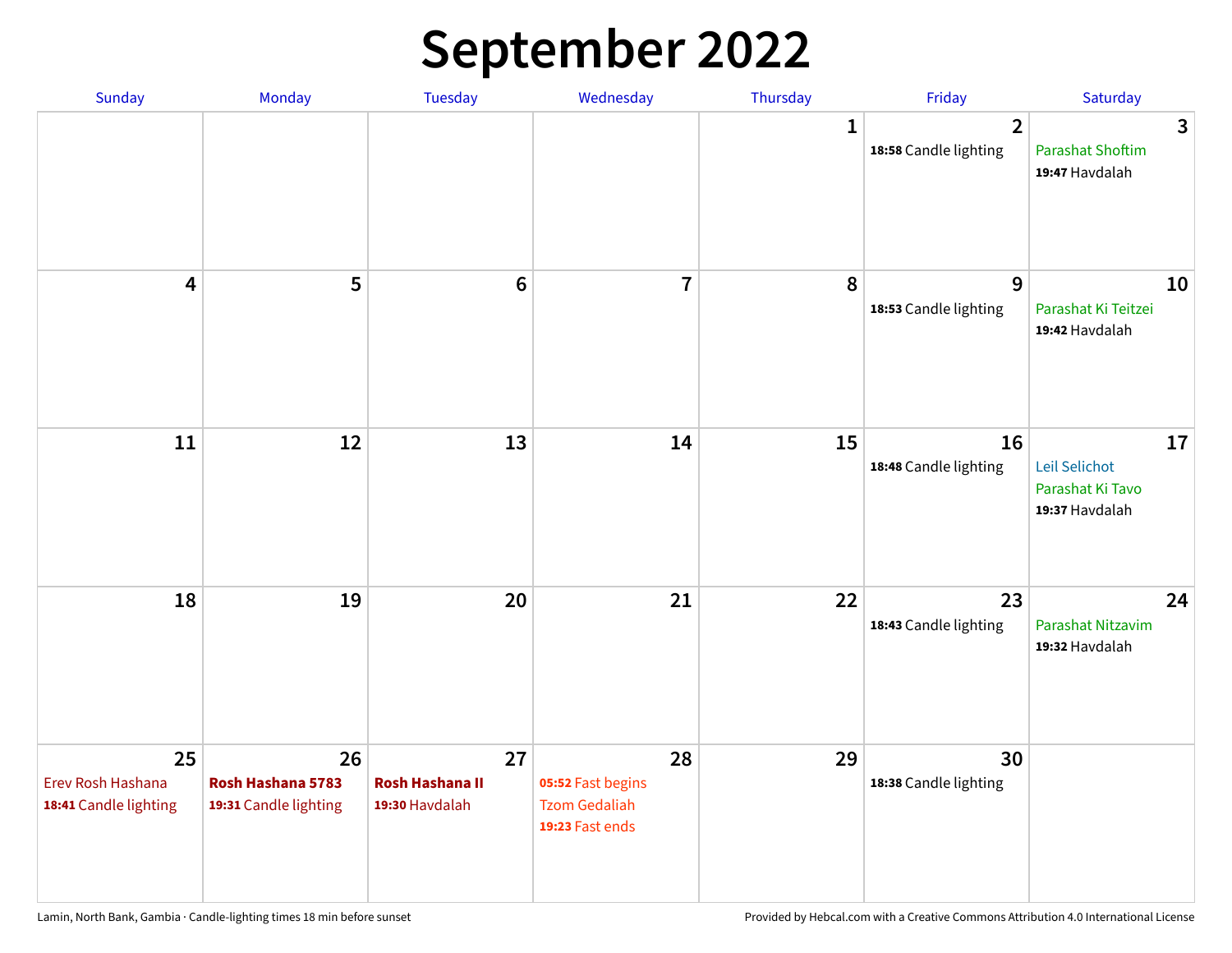## **October 2022**

| Sunday                                                   | Monday                                               | <b>Tuesday</b>                                                    | Wednesday                                | Thursday               | Friday                                         | Saturday                                                                |
|----------------------------------------------------------|------------------------------------------------------|-------------------------------------------------------------------|------------------------------------------|------------------------|------------------------------------------------|-------------------------------------------------------------------------|
|                                                          |                                                      |                                                                   |                                          |                        |                                                | 1<br><b>Shabbat Shuva</b><br>Parashat Vayeilech<br>19:27 Havdalah       |
| $\overline{2}$                                           | $\overline{\mathbf{3}}$                              | $\overline{4}$<br><b>Erev Yom Kippur</b><br>18:35 Candle lighting | 5<br><b>Yom Kippur</b><br>19:24 Havdalah | 6                      | $\overline{7}$<br>18:33 Candle lighting        | 8<br>Parashat Ha'Azinu<br>19:22 Havdalah                                |
| 9<br><b>Erev Sukkot</b><br>18:32 Candle lighting         | 10<br><b>Sukkot I</b><br>19:21 Candle lighting       | 11<br><b>Sukkot II</b><br>19:21 Havdalah                          | 12<br>Sukkot III (CH"M)                  | 13<br>Sukkot IV (CH"M) | 14<br>Sukkot V (CH"M)<br>18:29 Candle lighting | 15<br>Sukkot VI (CH"M)<br>19:18 Havdalah                                |
| 16<br>Sukkot VII (Hoshana Raba)<br>18:27 Candle lighting | 17<br><b>Shmini Atzeret</b><br>19:17 Candle lighting | 18<br><b>Simchat Torah</b><br>19:17 Havdalah                      | 19                                       | 20                     | 21<br>18:25 Candle lighting                    | 22<br>Mevarchim Chodesh Cheshvan<br>Parashat Bereshit<br>19:15 Havdalah |
| 23                                                       | 24                                                   | 25<br>Rosh Chodesh Cheshvan                                       | 26<br>Rosh Chodesh Cheshvan              | 27                     | 28<br>18:22 Candle lighting                    | 29<br><b>Parashat Noach</b><br>19:12 Havdalah                           |
| 30                                                       | 31                                                   |                                                                   |                                          |                        |                                                |                                                                         |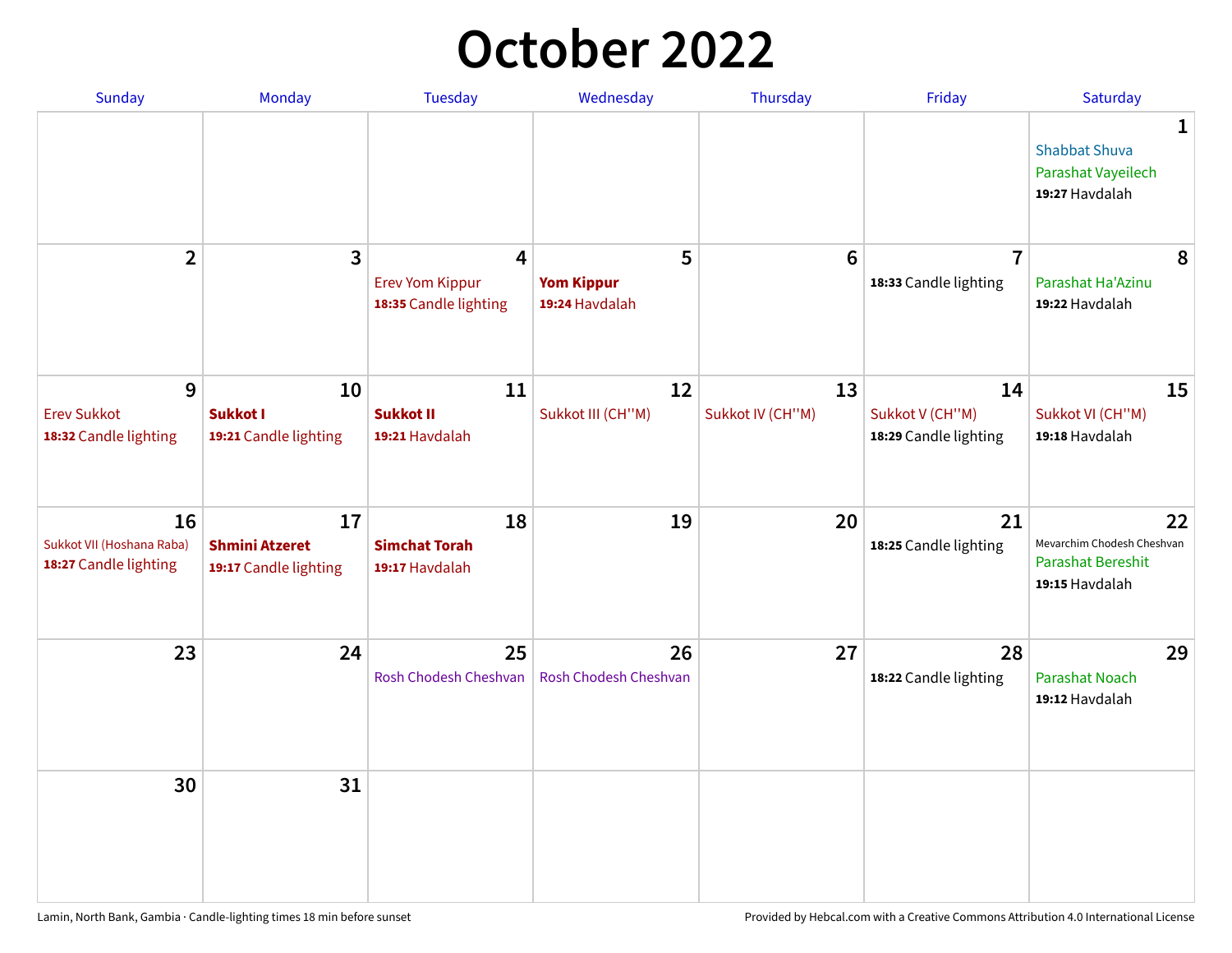### **November 2022**

| Sunday         | Monday         | Tuesday                                        | Wednesday               | Thursday                  | Friday                                             | Saturday                                                                 |
|----------------|----------------|------------------------------------------------|-------------------------|---------------------------|----------------------------------------------------|--------------------------------------------------------------------------|
|                |                | $\mathbf{1}$<br>Yom HaAliyah School Observance | $\overline{\mathbf{2}}$ | 3                         | $\overline{4}$<br>18:19 Candle lighting            | $5\phantom{1}$<br>Parashat Lech-Lecha<br>19:10 Havdalah                  |
| $6\phantom{1}$ | $\overline{7}$ | 8                                              | 9                       | 10                        | 11<br>18:18 Candle lighting                        | 12<br>Parashat Vayera<br>19:09 Havdalah                                  |
| 13             | 14             | 15                                             | 16                      | 17                        | 18<br>18:17 Candle lighting                        | 19<br>Mevarchim Chodesh Kislev<br>Parashat Chayei Sara<br>19:09 Havdalah |
| 20             | 21             | 22                                             | 23<br>Sigd              | 24<br>Rosh Chodesh Kislev | 25<br>Rosh Chodesh Kislev<br>18:17 Candle lighting | 26<br><b>Parashat Toldot</b><br>19:10 Havdalah                           |
| 27             | 28             | 29                                             | 30                      |                           |                                                    |                                                                          |